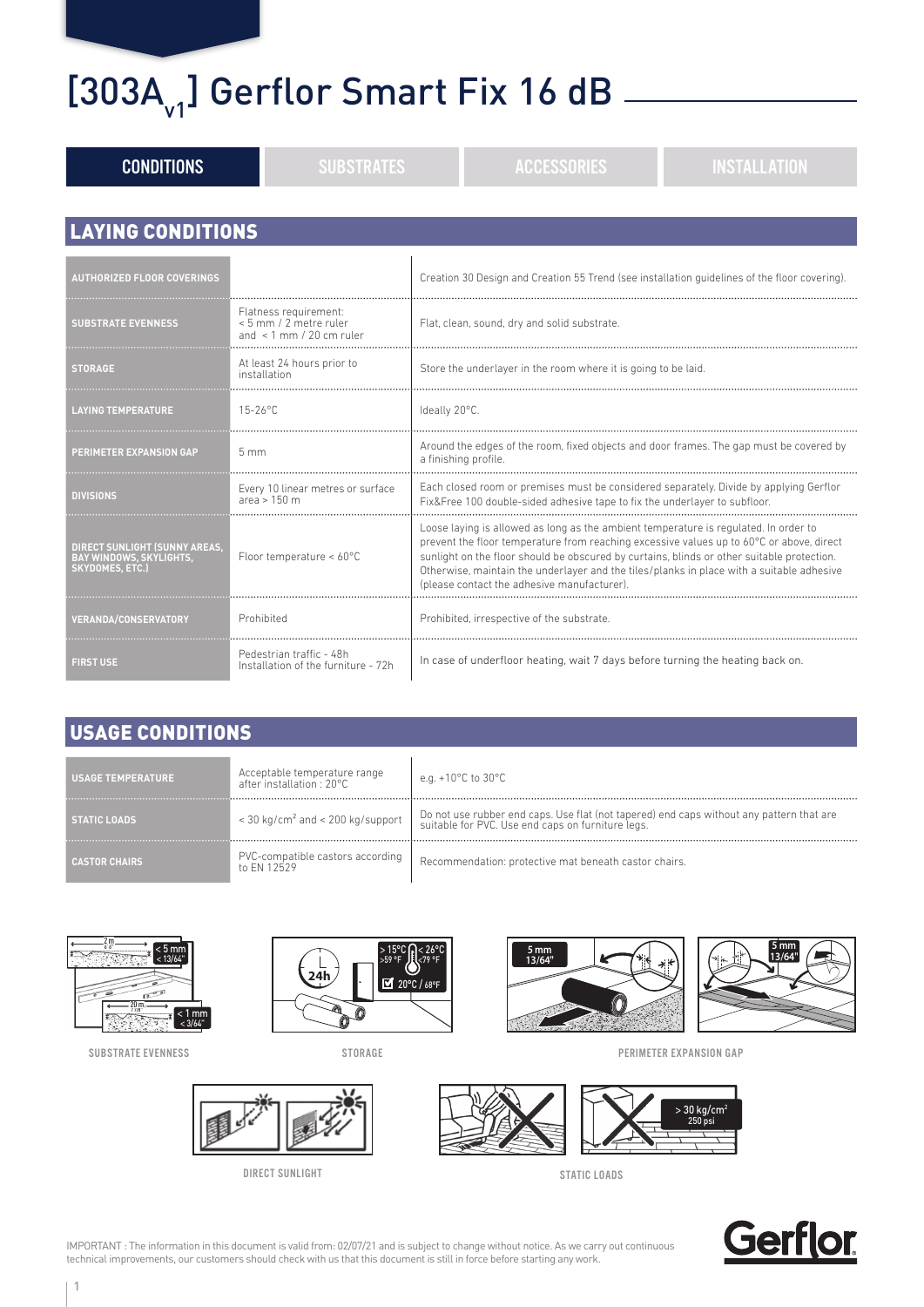### [303A<sub>v1</sub>] Gerflor Smart Fix 16 dB

CONDITIONS **External SUBSTRATES External SUBSTRATES** ACCESSORIES **External installation** SUBSTRATE CONDITIONS For installing this floor covering Moisture content compliant with the relevant standards  $<$  4% CCM and regulation in the country of use, and always < 4% (80%RH) Concrete floor, painted concrete, levelling 80% RH < for cement based substrate and < 0.5% for an anhydrite-based compound, cement based screed, anhydrite substrate. (calcium sulphate)-based screed If necessary, prepare the support and apply a smoothing compound to eliminate any irregularities The floor surface must not have any uneven areas and the joints must not be Ceramic tiles recessed. If necessary, apply a levelling compound to eliminate any surface irregularities. After examination and repair depending on the condition of the floor covering. Glued compact PVC / rubber / linoleum floor If more than 10% is in bad condition, complete removal is necessary followed coverings by new substrate preparation Foam backed PVC floor coverings Prohibited Textile floor covering (carpet) / textile-backing PVC  $\parallel \mathbf{\mathsf{X}} \parallel$  Prohibited Vinyl asbestos tiles Refer to Gerflor's Technical Guide for Overlaying Asbestos Floors Glued parquet / laminated floor /floating parquet or  $\parallel \mathbf{x} \parallel$  Prohibited OSB Complete removal or lining boards Wood-based panel flooring on joists or battens / vvood-based panet flooring on joists or battens / Vallowed<br>parquet nailed on battens ventilated underneath Vallowed

The preparation of the substrate must comply with the current relevant standards in the country of use. For any information on product properties and usages, please refer to its technical datasheet: www.gerflor.com.

. . . . . . . . . . . . . . . .

IMPORTANT : The information in this document is valid from: 02/07/21 and is subject to change without notice. As we carry out continuous technical improvements, our customers should check with us that this document is still in force before starting any work.

Water reversible underfloor heating  $\blacksquare$  Allowed

Underfloor heating with circulating water, max **Allowed State Lines and State Proper** Allowed

Radiant electric underfloor heating **Prohibited** Prohibited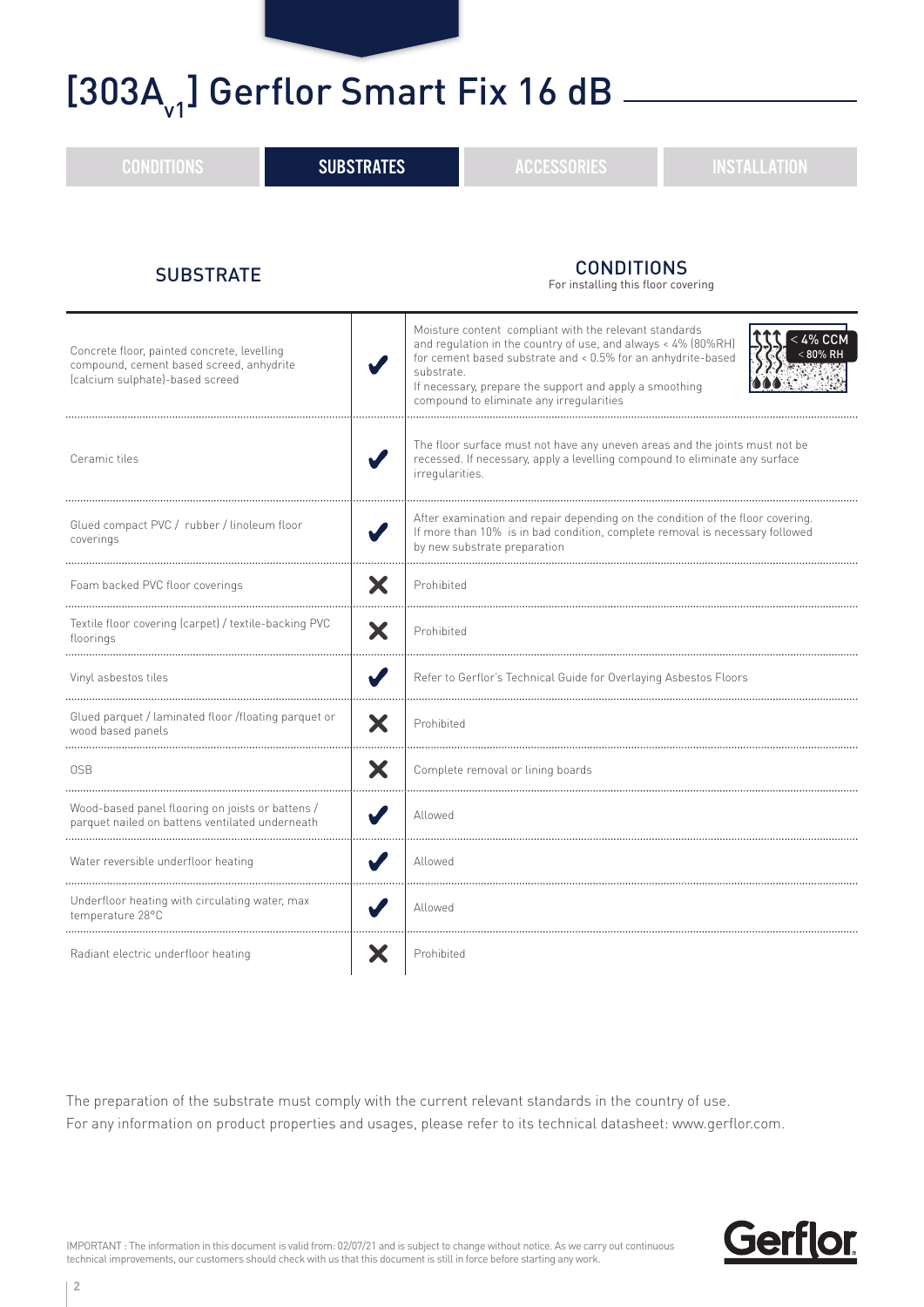# [303A $_{\rm v1}$ ] Gerflor Smart Fix 16 dB  $-$

| <b>CONDITIONS</b>                                    | <b>SUBSTRATES</b>                        | <b>ACCESSORIES</b>                                                                                                | <b>INSTALLATION</b> |
|------------------------------------------------------|------------------------------------------|-------------------------------------------------------------------------------------------------------------------|---------------------|
|                                                      |                                          |                                                                                                                   |                     |
| <b>TOOLS</b>                                         | Cutter - Tape measure - Metal ruler      |                                                                                                                   |                     |
| <b>ADHESIVES FOR DIRECT SUNLIGHT</b><br><b>AREAS</b> | Fix&Free 740                             |                                                                                                                   |                     |
| <b>DIVISIONS</b>                                     | FIX&FREE 100 and ROMUS accessories       |                                                                                                                   |                     |
| <b>FINISHES</b>                                      | Door threshold: refer to Romus catalogue | Skirting Design - Ref.: 6086 / Skirting Design - MDF - Ref.: 5947 - See Installation Guidelines [504A] and [504B] |                     |